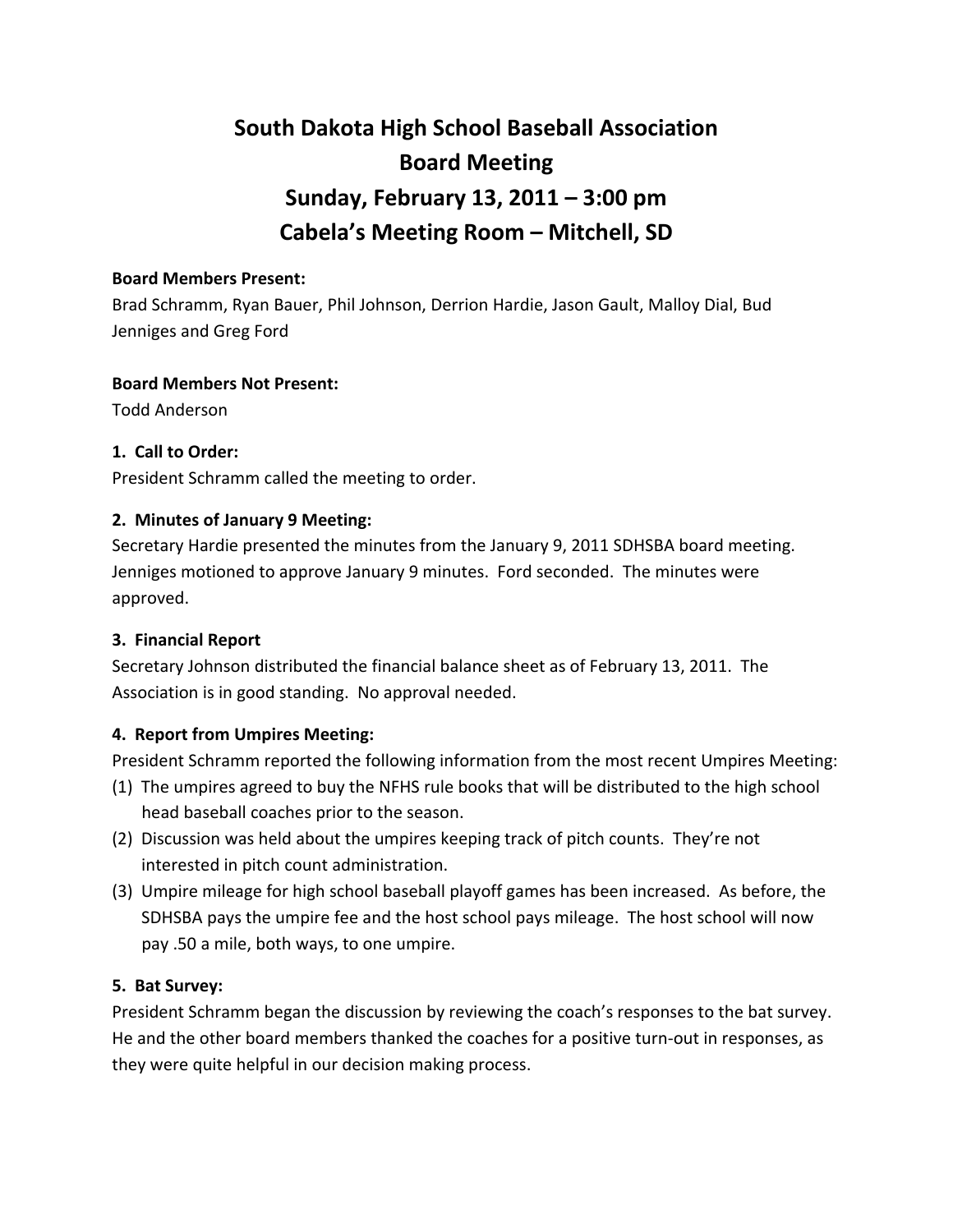Each member of the board was given the opportunity to respond to the surveys and share their thoughts about the use of BBCOR and/or wood bats. Thoughts and detailed discussion included safety, cost, impact on Legion and VFW baseball, umpire administration, collegiate recruiting and player fundamentals.

In addition, a question and answer session was held with the regional directors and a baseball equipment vendor in attendance.

The board decided to table any action until the end of the meeting, so each board member could assess what had been discussed.

After other business was held the BBCOR and/or wood bat outcome was revisited. Vice President Bauer motioned to adopt a wood bat only policy starting in 2012. Bauer's motion was seconded by Jenniges. After a public acclamation vote (aye or nay) was held, a wood bat only policy starting in 2012 was approved.

# **6. Scheduling Reports:**

Board discussion was held about their decision to move Lennox High School from Region 3B to Region 1B. In addition, Coach Robbie Sweeter, Lennox's head coach shared his rationale for wanting to be moved back to Region 3B, citing history in the region and resolution to conflict as his main incentives.

Greg Ford motioned to move Lennox back to Region 3B from Region 1B. The motion was seconded by Jason Gault. Approved.

# **7. Regional Director Reports:**

By visiting with the Regional Directors and coaches in attendance, it was determined by the Board that all Class A and B teams have completed their regional scheduling. Teams are scheduling non‐region games at this time.

The Board would like to remind coaches that schedules are due with the Association by March  $15^{th}$ .

# **8. Coaches Clinic:**

The board would like to remind coaches that the SDHSBA Clinic will be held February 20, 2011 at the Avera Sports Institute located in Sioux Falls. High school coaches should have received the brochure for the clinic via e-mail from the Association, but if you did not, please contact a board member.